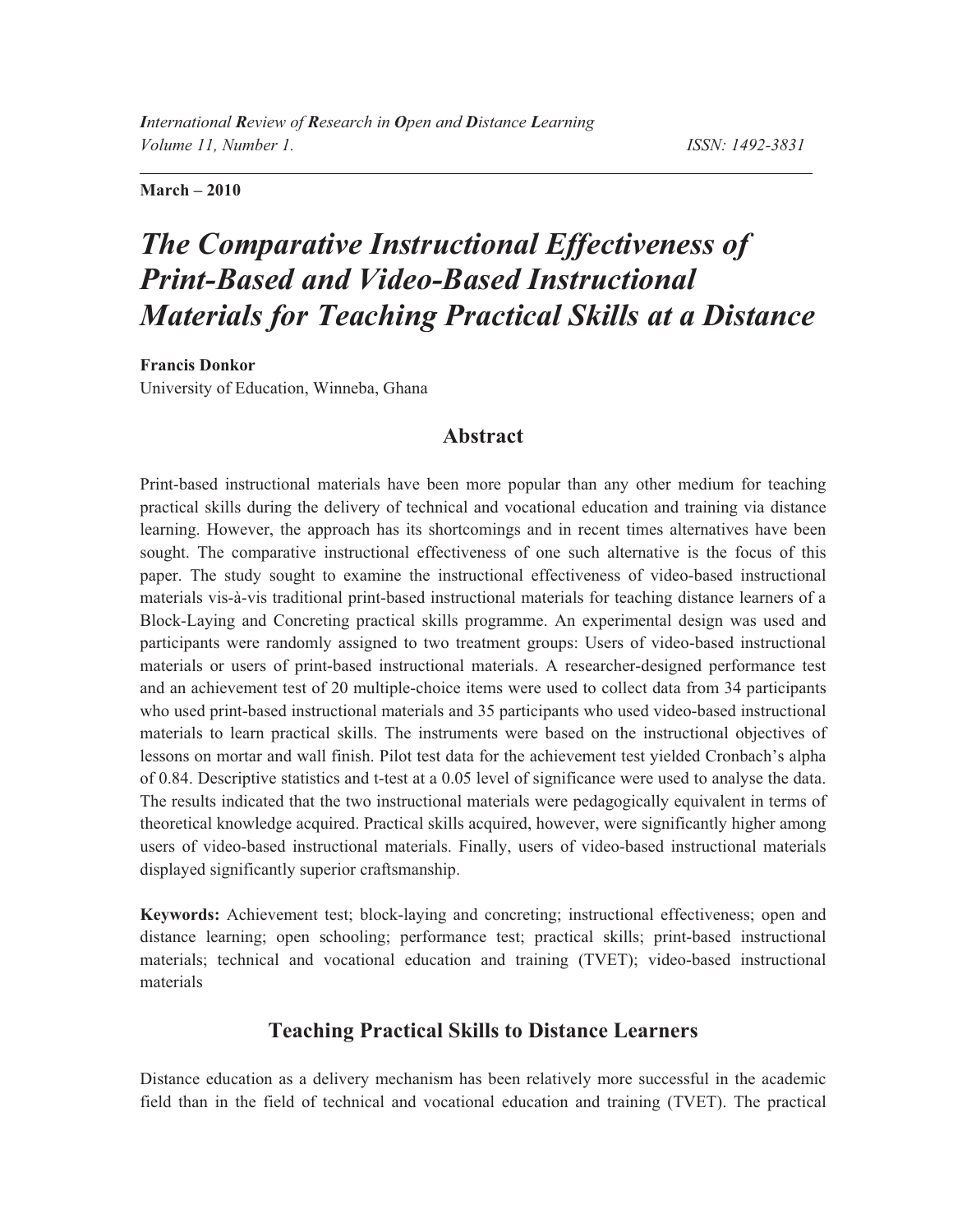nature of TVET disciplines mostly accounts for the situation. For the open and distance learning (ODL) environment, the teaching of practical skills poses considerably more difficulties than the teaching of knowledge and theory (Hampton, 2002). Examining the future of open schooling, Ferreira (2009, p. 202) observed that "the provision of technical and vocational course subjects represents, for many countries, a national challenge" and that "success in delivering the practical components depends on collaboration amongst the different stakeholders." The successful teaching of practical skills could thus hold the key to the successful delivery of TVET via ODL.

The teaching of practical skills requires the use of precise instructions to enable learners to follow the process and thereafter repeat the skill, whether within a conventional educational institution or via distance learning. In a typical conventional classroom-based educational institution, an instructor provides such instructions in workshops and laboratories using the appropriate materials and equipment. For open and distance learners who are separated from the instructor much of the time, the most frequently used method for teaching practical skills, according to Hampton (2002), is the use of print-based illustrations of step-by-step procedures. This approach has its shortcomings and, therefore, in recent times alternatives have been sought. One such alternative used by The President's Special Initiative on Distance Learning in the delivery of Block-Laying and Concreting via distance learning in Ghana is video-based practical lessons, the comparative effectiveness of which is the focus of this paper.

The use of video in the delivery of practical lessons is acknowledged in the literature. For example, Mishra (2001) observed that video is useful to show practical and real life activities and that video can be used to capture hazardous and costly experiments for presentation and for repeated use. Tooth (2000) also observed that video resources are expensive to produce but are very useful where practical demonstrations of skills are required. For Jung (2005), however, cost-savings are expected from reuse of video resources. The decision of ODL practitioners to use video-based instructional materials to teach practical skills in spite of the relatively high cost will to a large extent depend on the assurance of their guaranteed instructional effectiveness. Empirical research into the effectiveness of video-based instructional materials for the teaching of practical skills at a distance may be necessary to provide reason for their use or otherwise.

# **The President's Special Initiative on Distance Learning Open Schooling in TVET**

The Ghana Government has realised the need to find alternate means of responding to the educational needs of her people. It therefore established The President's Special Initiative on Distance Learning (PSI-DL) in April, 2002 to co-ordinate and implement alternate models of education that complement Government's efforts to ensure that Ghana attains the target of "Education for All" by 2015. Accordingly, PSI-DL began to broadcast television lessons on state television, which has nation-wide coverage, on July 23, 2003. The lessons are based on the Ghana Education Service syllabus for the junior and senior high schools. Subjects covered include English, mathematics, physics, chemistry, biology and integrated science.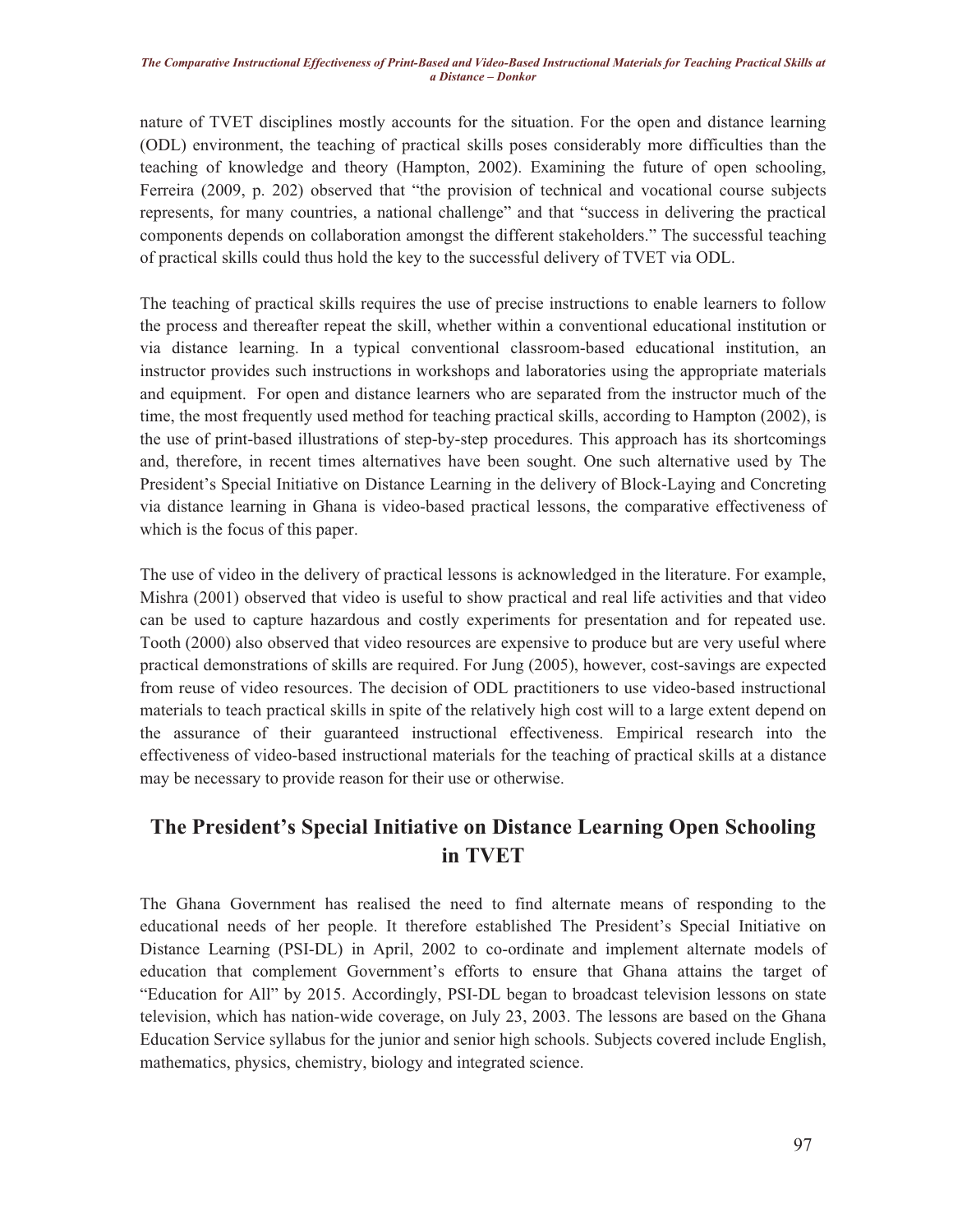PSI-DL started its open schooling in TVET at the pre-tertiary level in September, 2007 on a pilot basis using learning centres in the existing six TVET institutions and in five prisons in Ghana. The courses selected for the pilot are Block-Laying and Concreting and Catering. Worldwide, open schooling is a response to the rapidly increasing demand for secondary education, both as an end itself and as a route to tertiary education and training (Daniel, 2008). In the view of Daniel, open schooling has also become "a vehicle for ramping up the proportion of technical and vocational education and training in the school system as a whole…" (p. 43). Similarly, the PSI-DL Open Schooling in TVET is a means to increase the proportion of TVET in the school system in Ghana. Two different approaches to open schooling have been identified by Rumble and Koul (2007), one complementary to the conventional school system and the other alternative to the conventional school system. The PSI-DL Open Schooling in TVET operates as a complementary system offering the same curriculum for the youth and young adults who, for a variety of reasons, miss the formal, classroom-based school system. Similar to their counterparts in the conventional classroom-based school system, the distance learners are prepared to take the same Intermediate Craft Examination organised by the Technical Examinations Unit of the Ghana Education Service.

## **Rationale**

TVET has been identified as crucial to the achievement of the Millennium Development Goal of eradicating extreme poverty and hunger by 2015. It has the potential to make huge gains in poverty reduction and wealth creation. This fact has been well articulated by the National Development Planning Commission (2005) in the Ghana Growth and Poverty Reduction Strategy (2006-2009) document, which acknowledges a strong linkage between TVET and poverty reduction. Additionally, the aspiration of Ghana to become a middle income earning economy depends largely on the ability to equip her citizens with knowledge and skills to produce quality goods and services on a continuous basis for income. The acquisition of skills is also a way of sustaining the sociopolitical stability of the nation. Based on these realisations, the PSI-DL Open Schooling in TVET was initiated to enable unemployed youth to have the opportunity to acquire skills for sustainable livelihoods and to enhance their chances in the labour market.

# **Target Group and Objectives**

The PSI-DL Open Schooling in TVET is at the post junior high school level and targets the youth and young adults who, for a variety of reasons, have not been part of the formal, classroom-based school system. The program seeks to equip the learners with skills to enable them to do the following:

- 1. set up their own businesses,
- 2. work in industries, or
- 3. move on to the tertiary level for further education.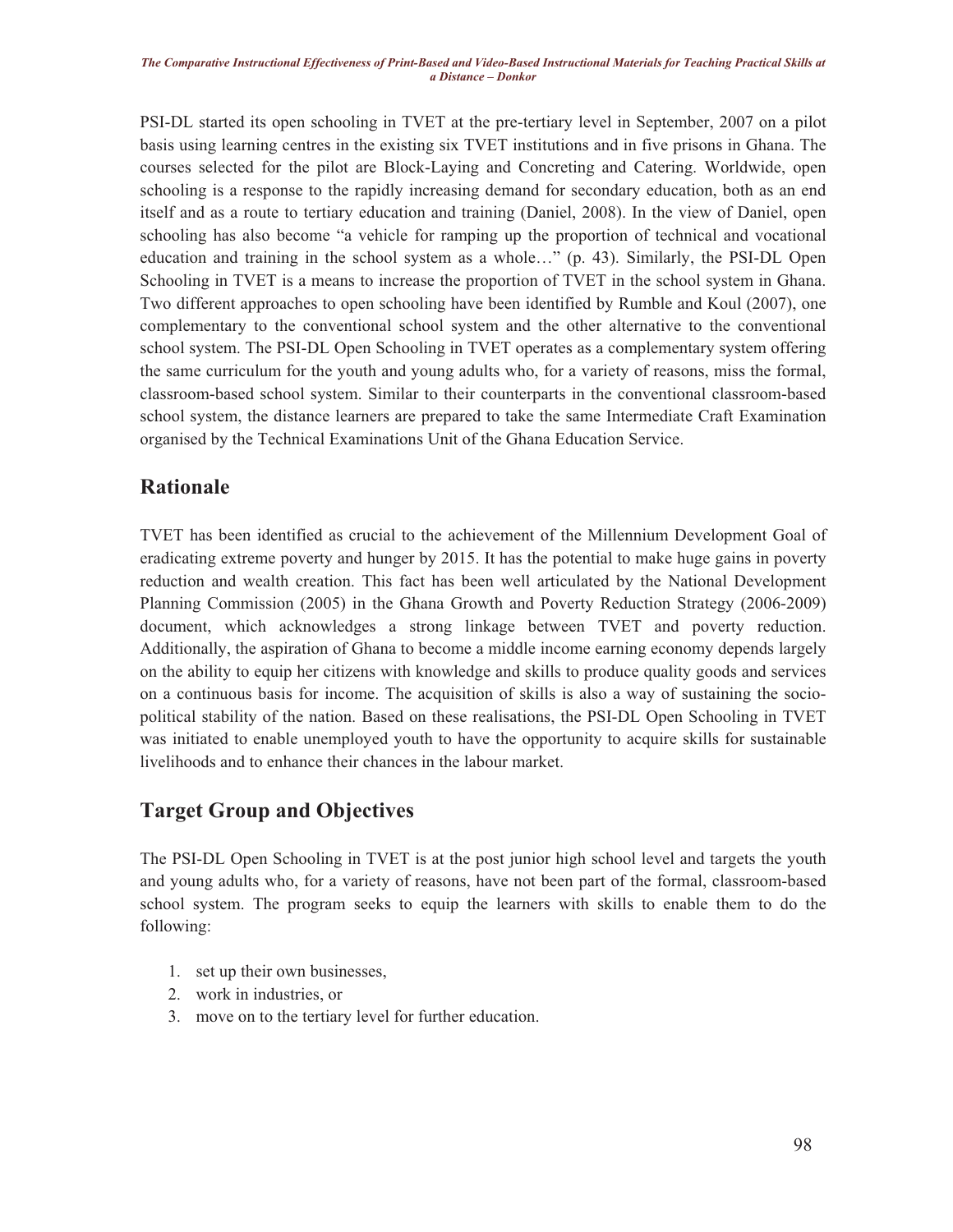# **Instructional Materials**

Under the PSI-DL Open Schooling in TVET, learners are provided with self-instructional materials (as a tutor-in-print/substitute for the teacher) to study at home on their own. During face-to-face sessions that take place fortnightly at learning centres established in existing conventional technical and vocational institutions, the learners also get local personal support in the form of tutorials, counselling, access to practical lessons, self-help study group activities, etc. The learning of theory is through print-based instructional materials. Regarding acquisition of practical skills, learners initially use either print-based illustrations of step-by-step procedures or video-based practical lessons. In the case of the latter, the practical aspects of the course are converted into production scripts then shot, edited, and dubbed onto VCDs. The learners access the practical lessons using computers or VCD players in their homes or at the learning centres. Practical skills acquisition is finally consolidated through hands-on activities in the workshops and laboratories during face-toface sessions at the learning centres under the supervision of an instructor/tutor.

# **The Problem Statement**

For the teaching of practical skills to open and distance learners, Hampton (2002, p. 85) sees video as "a successful medium because it links the audio and the visual together to provide a multisensory experience for the learner." Hampton observes that video makes it possible for the learner to play, replay, pause and rewind to specific sections of the lesson and further contends that "because practice and rehearsal is so important in developing competency, video is particularly well placed" (p. 85). In spite of the foregoing, not much is encountered in literature regarding empirically documented works about the instructional effectiveness of video vis-à-vis other approaches for the teaching of practical skills to open and distance learners. This void in literature needs to be filled in order to increase our understanding of the relative effectiveness of the various approaches used in teaching practical skills via distance learning.

As already indicated above, PSI-DL has produced practical lessons on VCDs and print-based materials for teaching practical skills to its distance learners. However, there has not been any assessment regarding their relative instructional effectiveness. In view of this, the present study was undertaken to provide feedback regarding the comparative instructional effectiveness of the two approaches to teaching practical skills to distance learners, while at the same time attempting to fill the identified gap in literature.

# **Purpose of the Study**

This was an exploratory study that sought to examine the effectiveness of the video-based instructional materials (practical lessons on VCDs) vis-à-vis the traditional print-based instructional materials for the teaching of practical skills to distance learners of a Block-Laying and Concreting programme. Specifically, the study was designed to compare the level of learning (in terms of theoretical knowledge and practical skills acquisition) between learners using video-based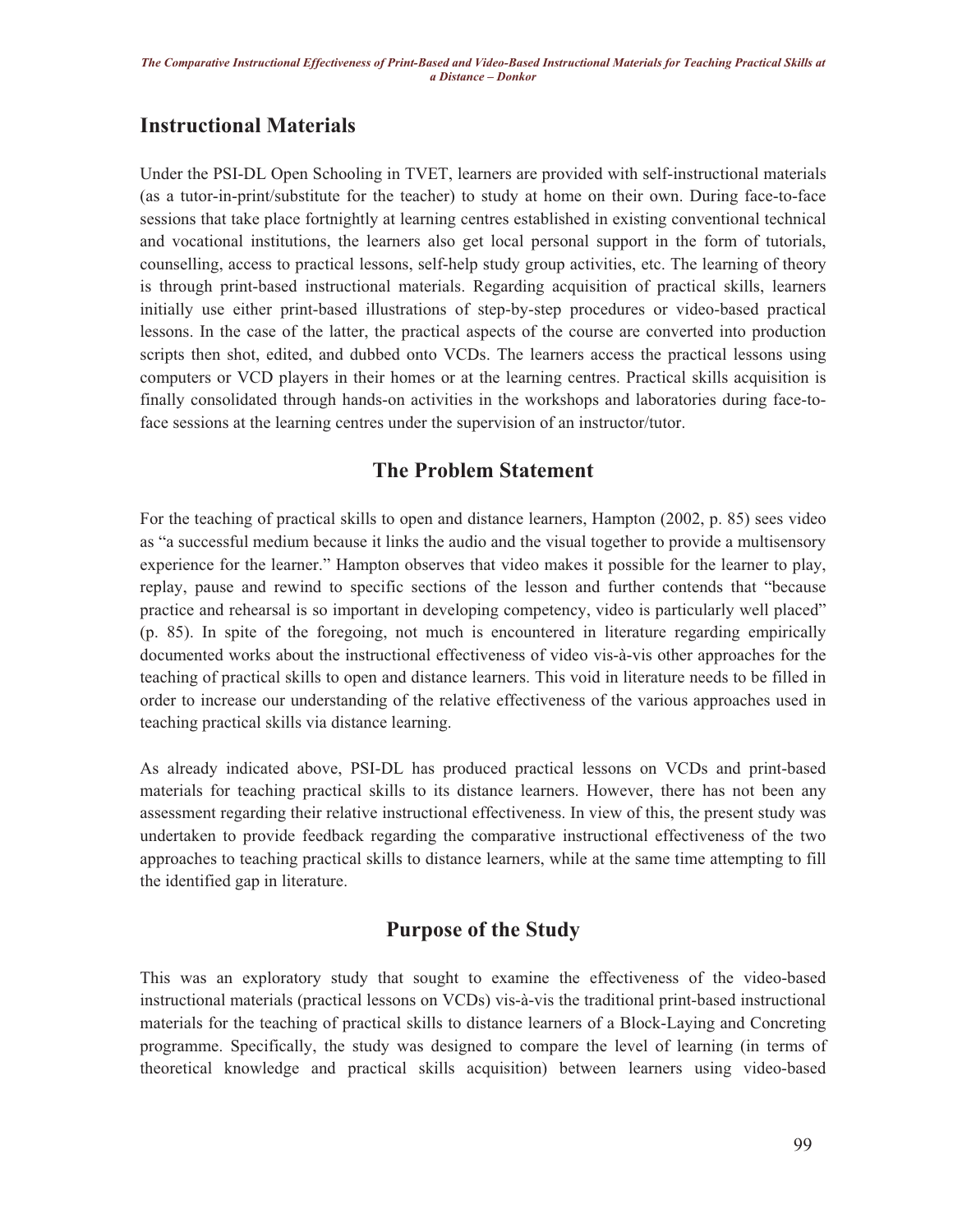instructional materials and those using print-based instructional materials in relation to the instructional objectives of the lessons on mortar and wall finish.

# **Research Questions**

The following research questions guided the study:

- 1. How do learners using video-based practical lessons and those using print-based practical lessons compare in practical skills acquisition?
- 2. How do learners using video-based practical lessons and those using print-based practical lessons compare in theoretical knowledge?
- 3. How do learners using video-based practical lessons and those using print-based practical lessons compare in their craftsmanship?

# **Methodology**

# **Research Design**

The study used experimental design. As the study sought to compare the level of learning (in terms of knowledge and practical skills acquisition and craftsmanship) between learners using videobased instructional materials and those using print-based instructional materials, the experimental design was deemed appropriate. The main variables involved were level of learning as the dependent variable and instructional materials (video-based and print-based) as the independent variables.

Generally, there are three ways to assign participants to experimental conditions: a betweensubjects design (sometimes called an independent-group design), a within-subjects design (also called a repeated-measures design), and a mixed design (Vernoy & Kyle, 2002). Each of the learners selected for the study participated in only one of the two experimental conditions making the study a between-subjects design. According to Vernoy and Kyle, a between-subjects design requires that "each level of each independent variable has different participants; thus, there is a distinct difference *between* each level of the experiment because each person participates in one and only one level" (p. 259).

# **Population and Sample**

The population comprised all 151 learners who registered for Block-Laying and Concreting during the 2007/2008 academic year at the five learning centres (institutions) offering the subject via distance learning. They were all males. This is consistent with male dominance in Block-Laying and Concreting in the formal, classroom-based school system, owing to gender stereotyping.

The study sample consisted of all 73 learners of three study centres purposely drawn from three zonal divisions in Ghana, namely Bolgatanga Technical Institute for the Northern Zone, Ramseyer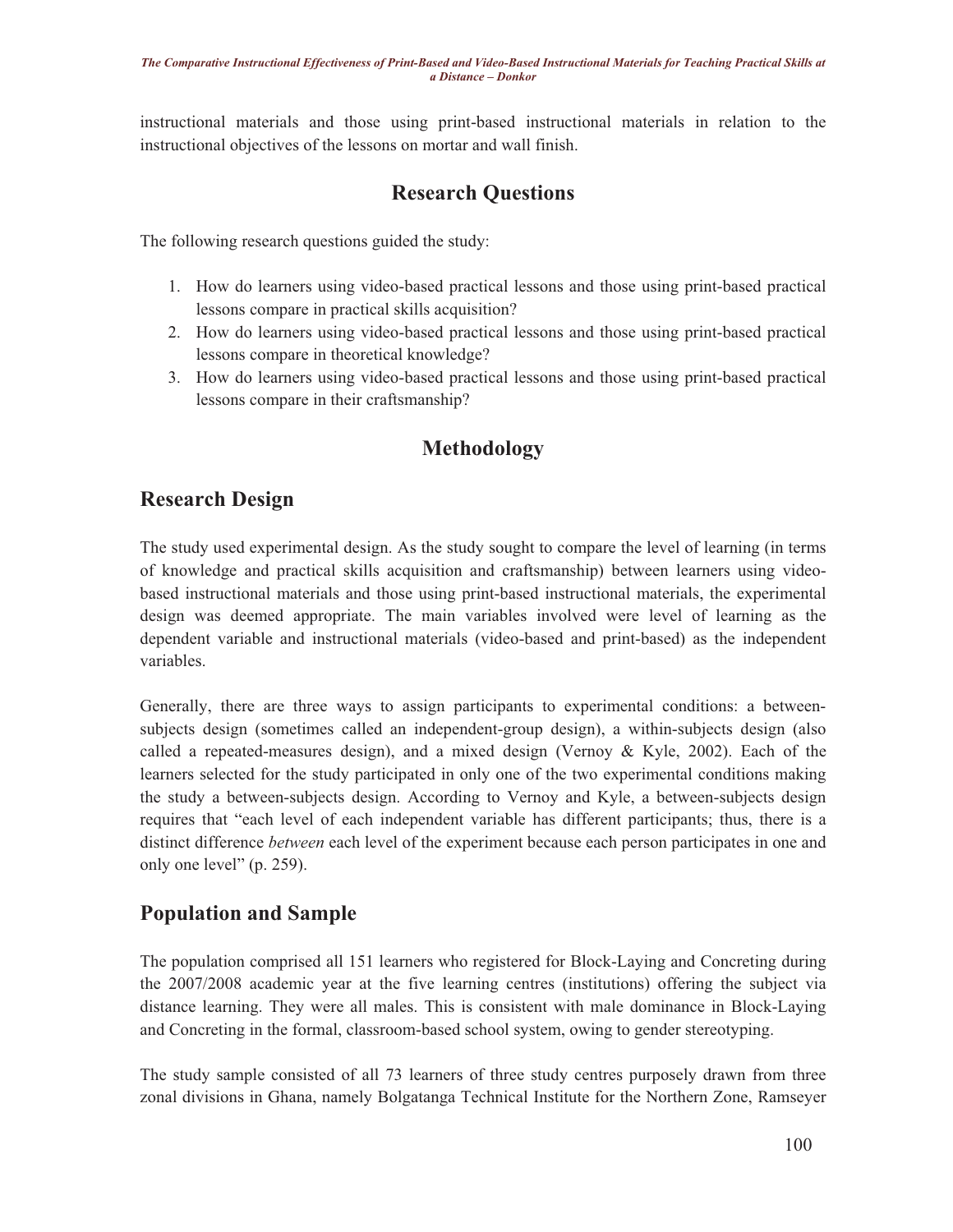Vocational and Technical Institute, Kumasi for the Middle Zone, and Takoradi Technical Institute for the Southern Zone. The learners from each selected study centre were assigned randomly to two treatment groups as indicated in Table 1: learners using video-based instructional materials and those using print-based instructional materials.

Table 1

#### *Distribution of Study Sample according to Experimental Conditions*

| Study centre (institution)                          | Number of learners | Total       |    |
|-----------------------------------------------------|--------------------|-------------|----|
|                                                     | Video-based        | Print-based |    |
|                                                     | group              | group       |    |
| Bolgatanga Technical Institute, Bolgatanga          | 13                 | 12          | 25 |
| Ramseyer Vocational and Technical Institute, Kumasi | 7                  | 8           | 15 |
| Takoradi Technical Institute, Takoradi              | 16                 | 17          | 33 |
| Total                                               | 36                 | 37          | 73 |

## **Instruments**

The study used two instruments to collect data to answer the three research questions posed. The two instruments were based on the instructional objectives of lessons on mortar and wall finish. The first instrument was an achievement test that sought to measure the level of theoretical knowledge acquired after learners had been exposed to theoretical lessons from print-based instructional materials (manuals) and the practical lessons from either the video-based or print-based materials. It consisted of 20 objective test items with 10 items on mortar and 10 items on wall finish (see Appendix A). Each item had four options of responses. The second instrument was a performance test that sought to measure the level of practical skills acquired by learners after exposure to the practical lessons from either the video-based or print-based materials. The participants were instructed to perform certain tasks so as to demonstrate certain skills acquired (see Appendix B). The marking schemes for scoring both tests appear in Appendix C.

Content validity of the instruments was established by a panel of four Block-Laying and Concreting tutors out of 12 research assistants recruited for the study. The research assistants were all tutors of Block-Laying and Concreting and long-serving examiners at the Intermediate Craft level of the Technical Examinations Unit of the Ghana Education Service. The questionnaire was pre-tested using a sample of 20 randomly selected full-time students from one of the institutions that constituted the population but was not selected for the study. The sample size of 20 for the pilot study was based on the observation of Borg and Gall (1983) that for a pilot study it is rarely necessary to include more than 20 subjects.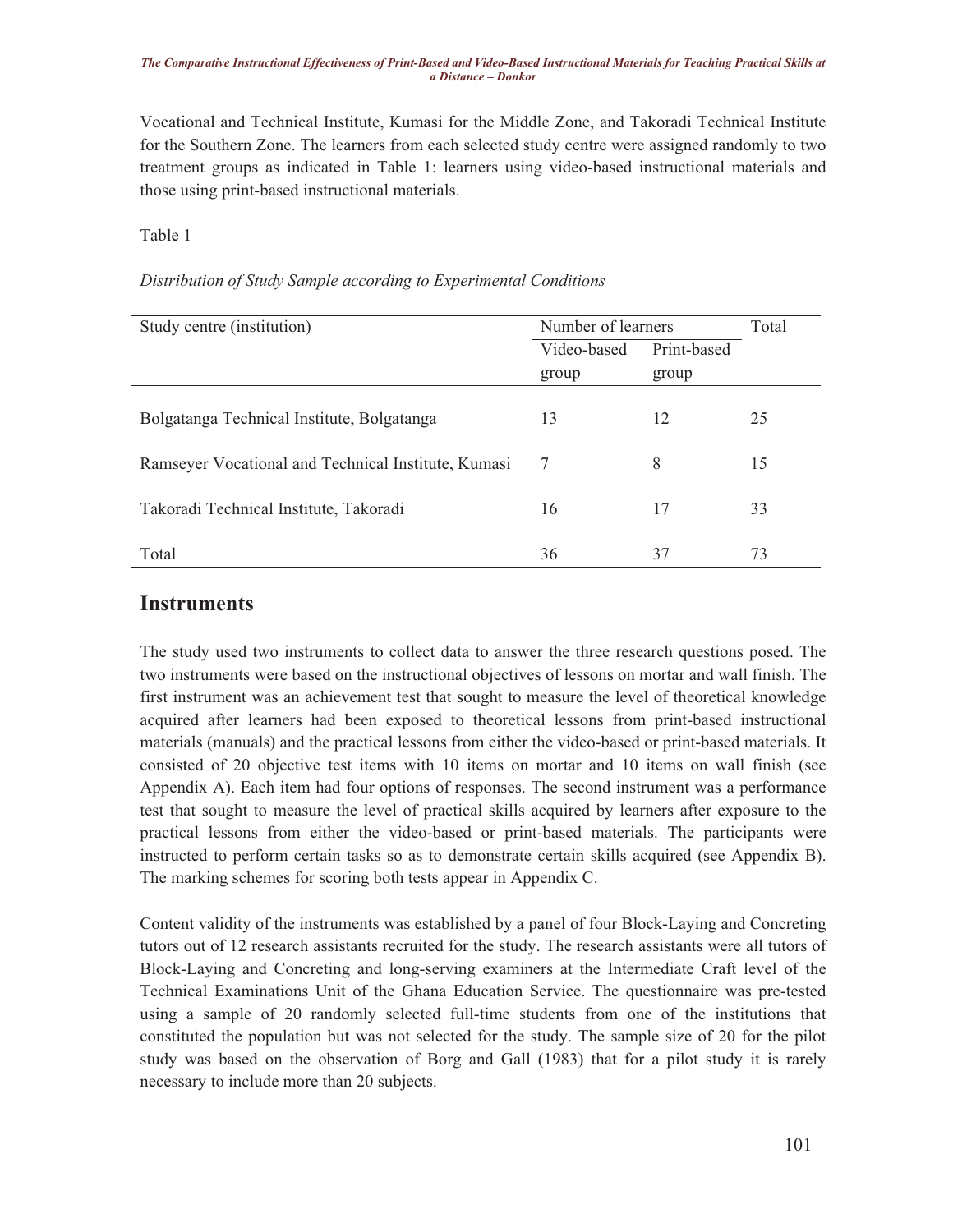The researcher personally administered the achievement test to the 20 students after they had completed the lessons on the two selected topics that formed the scope of the study, namely mortar and wall finish. Before administering the test, the purpose of the study was explained to the students and they were asked to underline words they did not understand. To ensure anonymity, the participants were asked to write only their index numbers but not their names. Additionally, they were advised to do independent work. At the start of the exercise, the time was recorded. On submission of the test, the time was again recorded on the individual's test paper so as to determine the time taken by each participant to complete the test. In all, the participants spent between 23 and 38 minutes to complete the test. As and when the participants completed the achievement tests and handed them in, the tests were scrutinised to ensure that they had been properly completed.

After the administration of the achievement test, four out of the 20 students were selected randomly to participate in the piloting of the performance test. One student at a time undertook the exercise and all four research assistants involved in the validation of the instruments scored them independently. After assessing the four students, the researcher and the four research assistants met to discuss the scoring in relation to the marking scheme. For all four research assistants, the scores for each competency as specified in the marking scheme were discussed. After the discussions, we agreed on common strategies that could help to reduce subjectivity during the scoring process and thus minimise variability.

The achievement test was scored by awarding one mark for each correct response and zero for incorrect alternatives. After scoring, item-analysis was carried out to determine the difficulty level of the items, the discriminating power of the items, and the effectiveness of the options of responses (distracters). The item analysis indicated that the difficulty level and the discriminating power of each of the 20 test items were acceptable. Additionally, the analysis of the distracters indicated that for all 20 items, the options appeared plausible to the respondents, (i.e., the alternatives functioned as intended). Thus, it was concluded that there were no ambiguous test items or flawed options that needed revision.

Cronbach's alpha reliability test for the achievement test yielded a value of 0.84. Against the background of the observation byJohnson and Larry (2008, p. 149) that "A popular rule of thumb is that the size of coefficient alpha should generally be, at a minimum, greater or equal to .70 for research purposes," this value of reliability indicates good internal consistency and instrument reliability. Beside the item analysis and the reliability test, words that participants did not understand were identified and revised accordingly.

## **Data Collection Procedures**

The scoring of any performance test requires converting qualitative indicators of competencies into numeric (quantitative) values for each indicator. Such an exercise is generally subjective, and there could be variability and lack of reliability across different scorers. In the present study, therefore, each participant was assessed by three research assistants and any two scores with the lowest variability were averaged to produce a composite score for the participant. In furtherance of measures to minimise variability in the scoring, the 12 research assistants first met to discuss the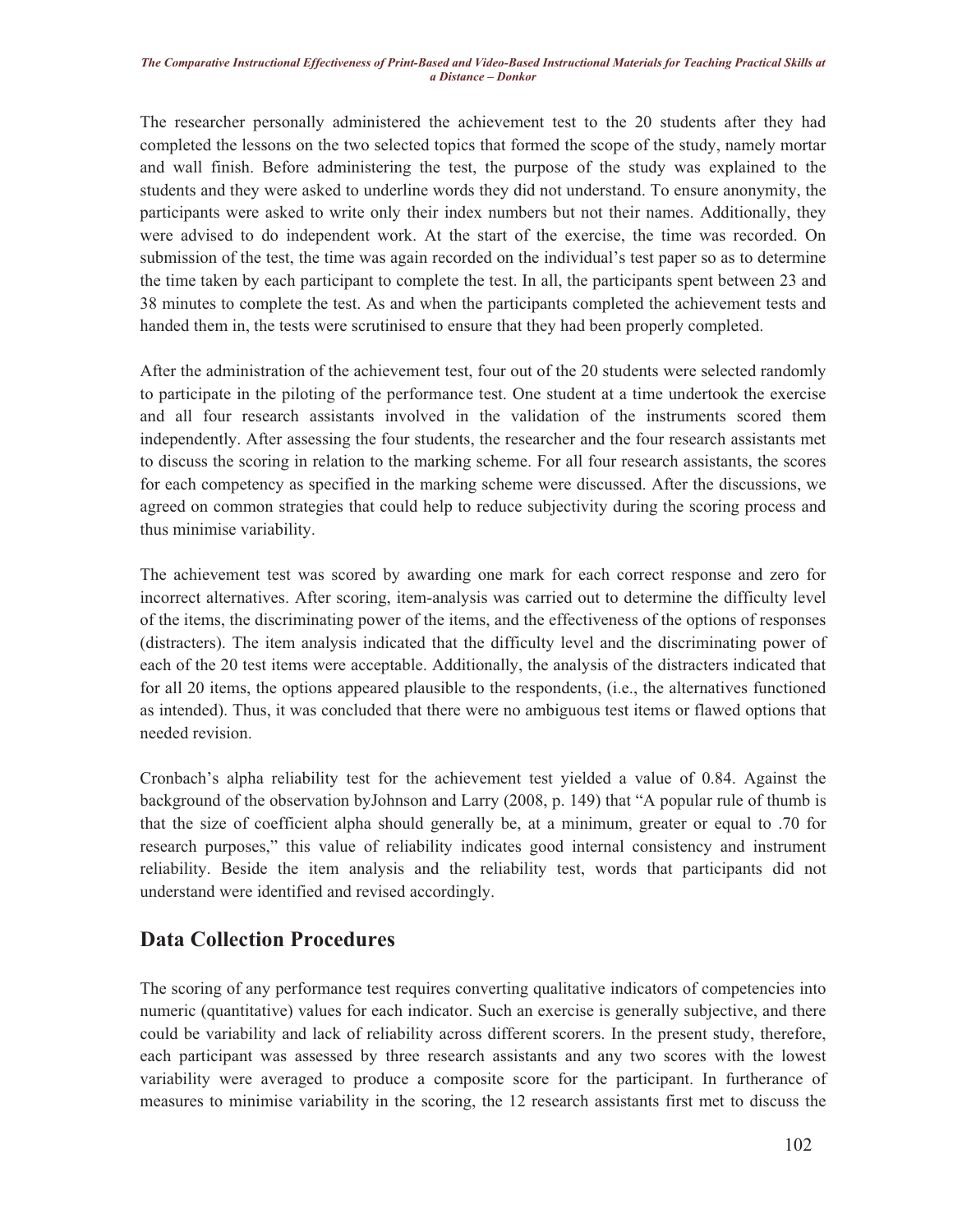performance test and the scoring process using the marking scheme (Appendix C) as a uniform standard of measurement. The four research assistants who participated in the pilot study facilitated the discussions.

The data collection took three days, with a day at each of the three participating learning centres. The participants were assigned index numbers for use in both tests. At each centre, the researcher personally administered the achievement test which was followed by the performance test. All the participants took the achievement test together, whilst a maximum of four participants took the performance test at a time. The achievement test was administered and scored in a manner similar to the pilot study. On each occasion of administering the achievement test, two of the research assistants were in attendance as invigilators. The participants were adequately spaced to ensure that they worked independently. As and when the participants completed the achievement test and handed them in, they were scrutinised to ensure that they had been completed properly, especially the index numbers. The administration of the achievement test took less than forty minutes, similar to the pilot test.

For the purpose of scoring the performance test, the eight research assistants who did not participate in the pilot study were assigned randomly into four groups; the four who participated in the pilot study were also assigned randomly to the four groups of scorers as team leaders. At each sudy centre, the researcher re-constituted the groups as described above. During the administration of the performance test, four students were selected randomly from a given treatment group and assigned randomly to the respective four groups of scorers. The necessary materials and working area were provided. All three research assistants in each group of scorers scored the work of the participants assigned to them independently, using the marking scheme in Appendix C, without knowing the treatment group the participants belonged to. It was also arranged in such a way that participants who completed the performance test could not communicate with those awaiting their turn.

A total of 69 out of the 73 selected distance learners took part in the study, representing an overall response rate of 94.5%. This included 35 out of the selected 36 (representing 97.2% response rate) users of video-based instructional materials and 34 out of the selected 37 (representing 91.9% response rate) users of print-based instructional materials.

# **Method of Data Analysis**

The data analysis focused on the comparison of the cognitive and psychomotor impacts of the two instructional materials. Regarding the cognitive impact, the study addressed the question: How do learners using video-based practical lessons and those using print-based practical lessons compare in theoretical knowledge? With regard to the psychomotor impact, the study addressed two questions:

- 1. How do learners using video-based practical lessons and those using print-based practical lessons compare in practical skills acquisition?
- 2. How do learners using video-based practical lessons and those using print-based practical lessons compare in their craftsmanship?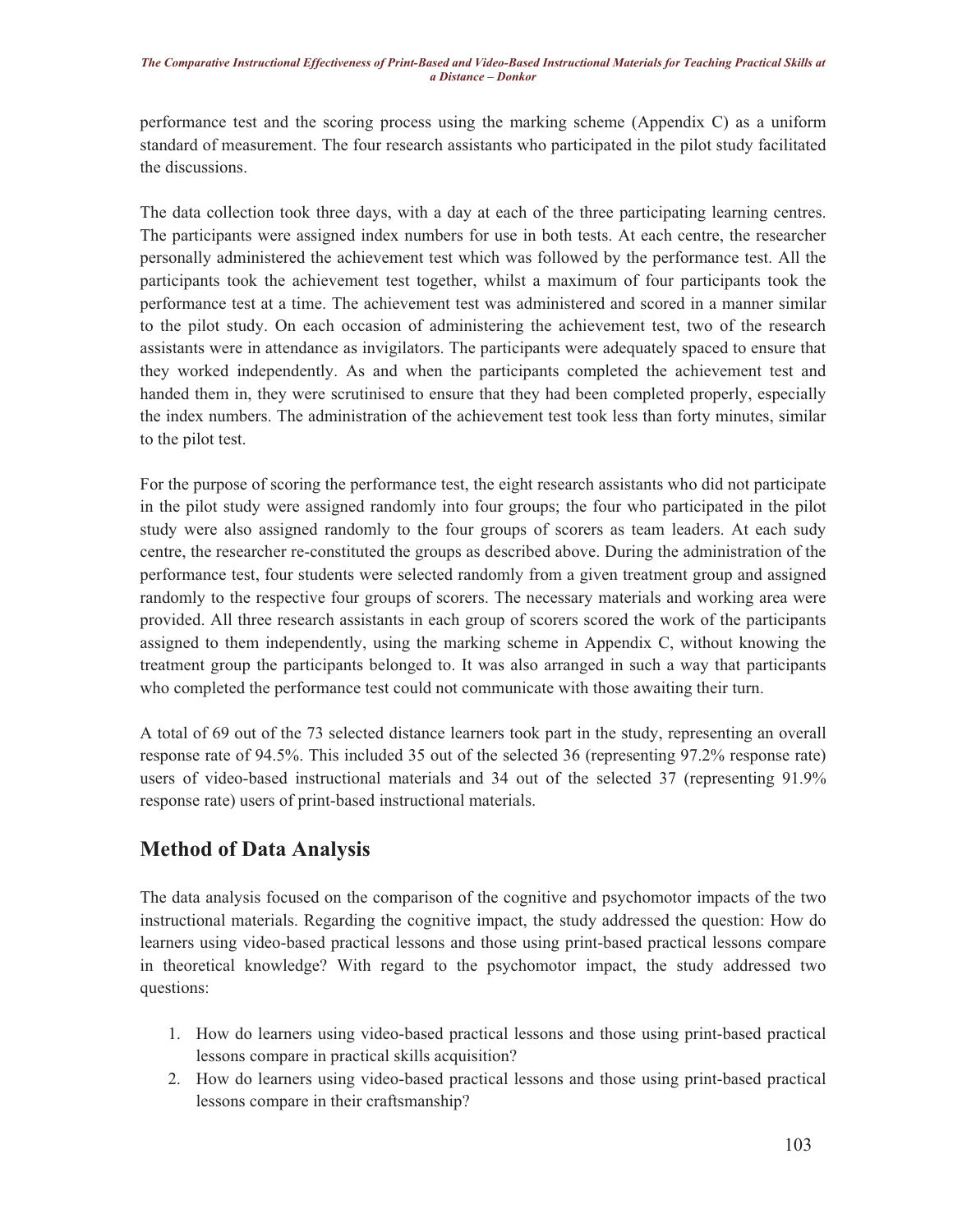The raw data were analysed, using the Statistical Package for the Social Sciences (SPSS). First, descriptive statistics such as frequency counts, percentages, means and standard deviations were used to analyse the data collected. Second, t-test at a 0.05 level of significance was used to determine whether the two treatment groups differed regarding theoretical knowledge and practical skills acquired and the craftsmanship displayed during the performance of the hands-on activity assigned to them.

## **Results and Discussion**

The research findings are presented in three sections according to the three research questions that guided the study.

*1. How do learners using video-based practical lessons and those using print-based practical lessons compare in practical skills acquisition?* 

The level of practical skills acquired by the participants was measured by the performance test in Appendix B. The distribution of the performance test scores (out of a possible 50) showed that the group that used print-based instructional materials to learn practical skills had scores ranging from 23.5 to 40.5, while the group that used video-based instructional materials had scores ranging from 26.0 to 43.0. For the users of the print-based instructional materials, the modal score was 31.0 with a frequency of three. The modal score for users of the video-based instructional materials was 40.0 with a frequency of three. The mean score for the group that had used print-based instructional materials to learn practical skills was  $31.84$  ( $SD = 4.85$ ). For the group that had used video-based instructional materials to learn practical skills, the mean score was  $35.20$  (*SD* = 5.44).

To compare the instructional effectiveness of the two instructional materials for learning practical skills at a distance, the mean scores of the two treatment groups in the performance test were compared using t-test at the 0.05 level of significance. The results of the t-test analysis are presented in Table 2. The results indicated that the performance test scores of the group that used video-based instructional materials to learn practical skills were significantly higher than those who used print-based instructional materials (*p-value* < 0.05). Thus, the video-based instructional materials were more effective than the print-based instructional materials in equipping the distance learners with practical skills.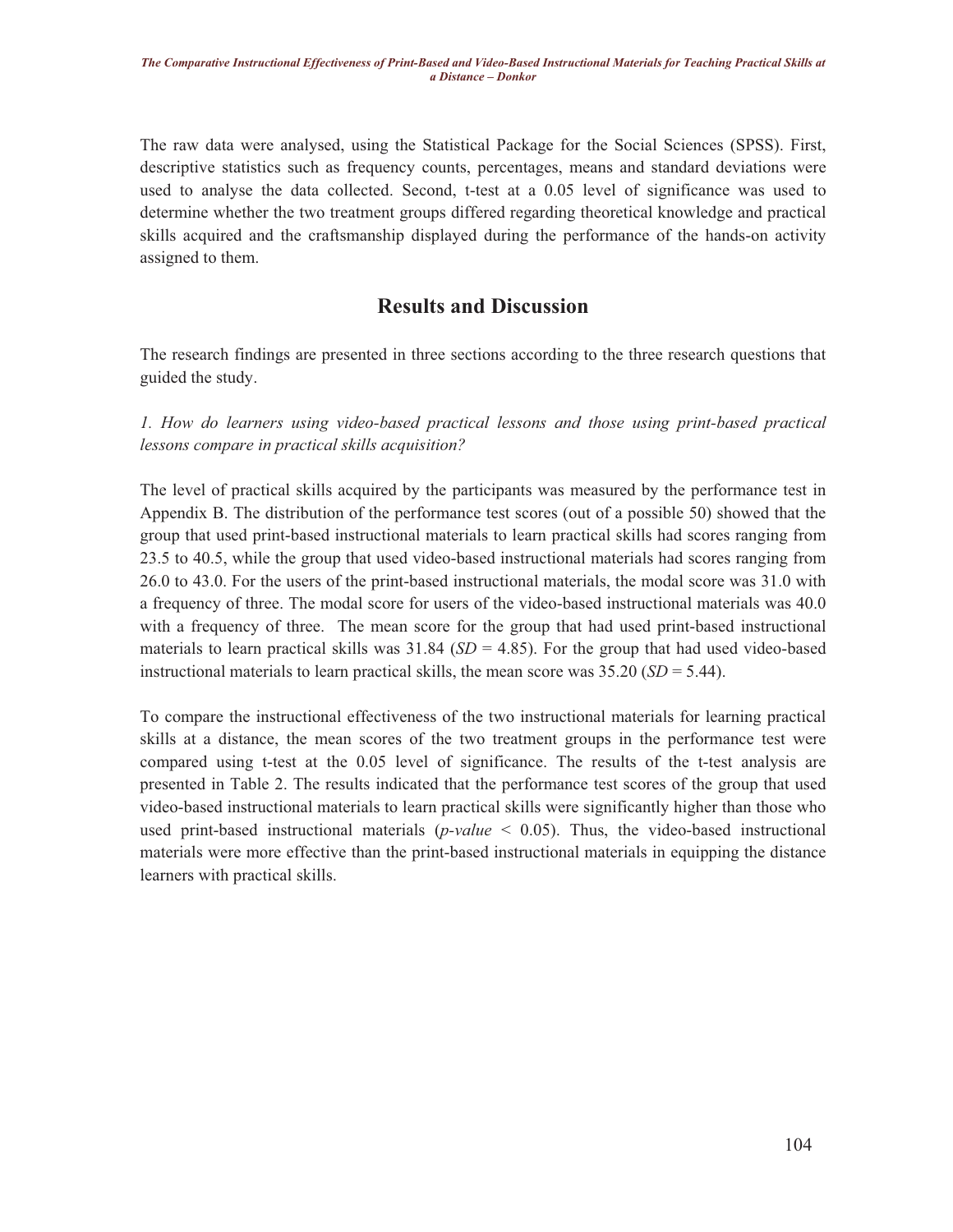#### Table 2

| Treatment group               | No. of      | $\mathcal{X}$ | <b>SD</b> |          | p-value |
|-------------------------------|-------------|---------------|-----------|----------|---------|
|                               | respondents |               |           |          |         |
|                               |             |               |           |          |         |
| Print-based                   | 34          | 31.84         | 4.85      |          |         |
|                               |             |               |           | $2.668*$ | 0.009   |
| Video-based                   | 35          | 35.20         | 5.44      |          |         |
| $\mathbf{a} \cdot \mathbf{a}$ |             |               |           |          |         |

*Results of T-Test Analysis for the Performance Test* 

\* Significant at 0.05 level

The practical nature of TVET disciplines makes its delivery via distance learning more challenging than in the academic field. Traditionally, print-based instructional materials have been used for teaching distance learners practical skills. In the present study, video-based instructional materials were found to be pedagogically more effective than the print-based instructional materials in the delivery of Block-Laying and Concreting via distance learning. It is the researcher's view that this relatively unexplored area of ODL has been investigated to a limited extent. Additional research is needed to determine the effectiveness of video-based instructional materials in the teaching of practical skills in other disciplines of TVET. This would offer ODL practitioners better insight into the real effectiveness of video-based instructional materials in the teaching of practical skills.

## *2. How do learners using video-based practical lessons and those using print-based practical lessons compare in theoretical knowledge?*

The theoretical knowledge acquired by the distance learners was measured by the achievement test that appears in Appendix A. The distribution of the achievement test scores (out of a possible 20) showed that users of the print-based instructional materials had scores ranging from 9 to 20. Users of the video-based instructional materials had scores ranging from 10 to 20. The modal score for the users of print-based instructional materials was 13 with a frequency of eight. The other treatment group had a modal score of 15 with a frequency of seven. The mean score for the group that used print-based instructional materials to learn practical skills was 14.82 (*SD* = 2.50). For the group that used video-based instructional materials to learn practical skills, the mean score was 14.86 (*SD* = 2.59).

To compare the instructional effectiveness of the two instructional materials regarding acquisition of theoretical knowledge, the mean scores in the achievement test of the two treatment groups were compared using t-test at the 0.05 level of significance. Table 6 shows the results of the t-test analysis. Though the treatment group that used video-based instructional materials appeared to perform better than those who used print-based instructional materials, the difference was not significant ( $p-value > 0.05$ ). Thus, the two instructional materials are comparable and pedagogically equivalent regarding their effectiveness in equipping distance learners with theoretical knowledge.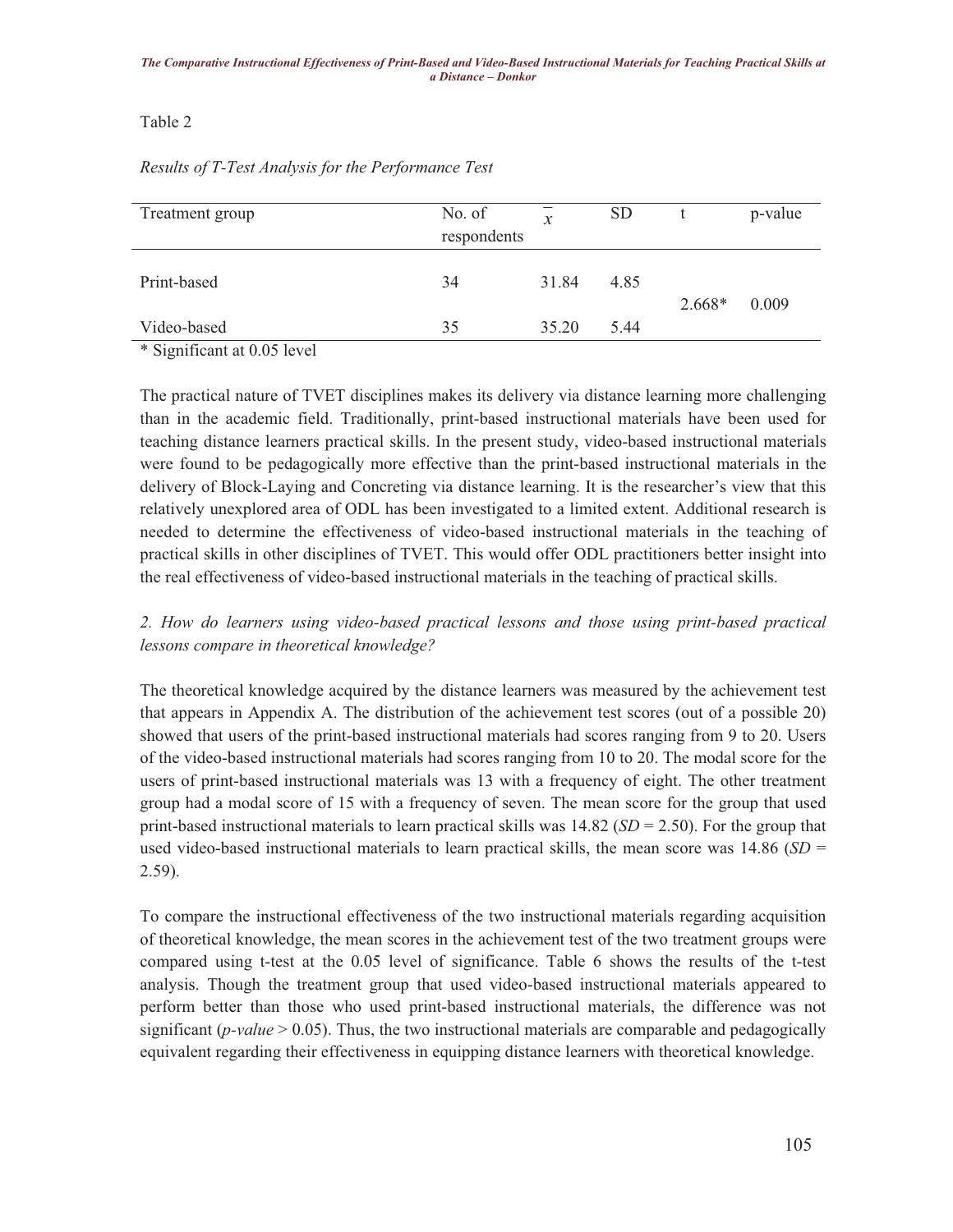#### Table 3

| Treatment group                                                                                                                                          | No. of      | $\chi$ | <b>SD</b> |          | p-value |
|----------------------------------------------------------------------------------------------------------------------------------------------------------|-------------|--------|-----------|----------|---------|
|                                                                                                                                                          | respondents |        |           |          |         |
|                                                                                                                                                          |             |        |           |          |         |
| Print-based                                                                                                                                              | 34          | 14.82  | 2.50      |          |         |
|                                                                                                                                                          |             |        |           | $0.054*$ | 0.956   |
| Video-based                                                                                                                                              | 35          | 14.86  | 2.59      |          |         |
| $\cdot$ $\sim$<br>$\mathbf{L} \mathbf{L} \mathbf{V}$<br>$\bullet$ . The set of $\bullet$<br>$\cdots$ $\wedge$ $\wedge$ $=$ 1<br>$\overline{\phantom{a}}$ |             |        |           |          |         |

*Results of T-Test Analysis for the Achievement Test* 

\*Non significant at 0.05 level

Practical lessons could help reinforce theoretical knowledge acquired by learners, especially in the field of technical and vocational education and training. In the present study, the theoretical knowledge acquired did not differ significantly between users of print-based instructional materials and users of video-based instructional materials. The lack of significant difference may be due to the effectiveness of the study materials provided to learners for the teaching and learning of the theoretical aspects of Block-Laying and Concreting, which makes it possible for similar levels of achievement among the users. Alternatively, the two approaches to the teaching of practical skills could have helped to raise the theoretical knowledge acquired by the learners but to comparable levels among the two treatment groups. Thus, the two instructional materials were pedagogically equivalent in terms of theoretical knowledge acquired.

## *3. How do learners using video-based practical lessons and those using print-based practical lessons compare in their craftsmanship?*

The term *craftsmanship* as used in this study refers to the learner's display of a clean working environment, the correct handling of tools and equipment, the effective use of time, the consciousness of safety, and the judicious use of materials during hands-on practical activity. It formed the last section of the marking scheme for scoring the performance test (see Appendix C). The distribution of the craftsmanship scores (out of a possible 6) indicated that the scores for the group that used print-based materials ranged from 2.0 to 5.0, while the other group obtained scores ranging from 2.5 to 5.0. The modal score for the users of print-based instructional materials was 4.0 with a frequency of eight. The other treatment group had a modal score of 4.5 with a frequency of nine. The mean score for the group that used print-based instructional materials to learn practical skills was 3.26 ( $SD = 0.88$ ). For the group that used video-based instructional materials to learn practical skills, the mean score was  $3.91$  (*SD* = 0.73).

To compare the instructional effectiveness of the two instructional materials regarding craftsmanship, the mean scores of the two treatment groups were compared using t-test at the 0.05 level of significance. The results of the t-test analysis are presented in Table 4. The results indicated that the craftsmanship scores of the group that used video-based instructional materials to learn practical skills were significantly higher than those who used print-based instructional materials (*p-*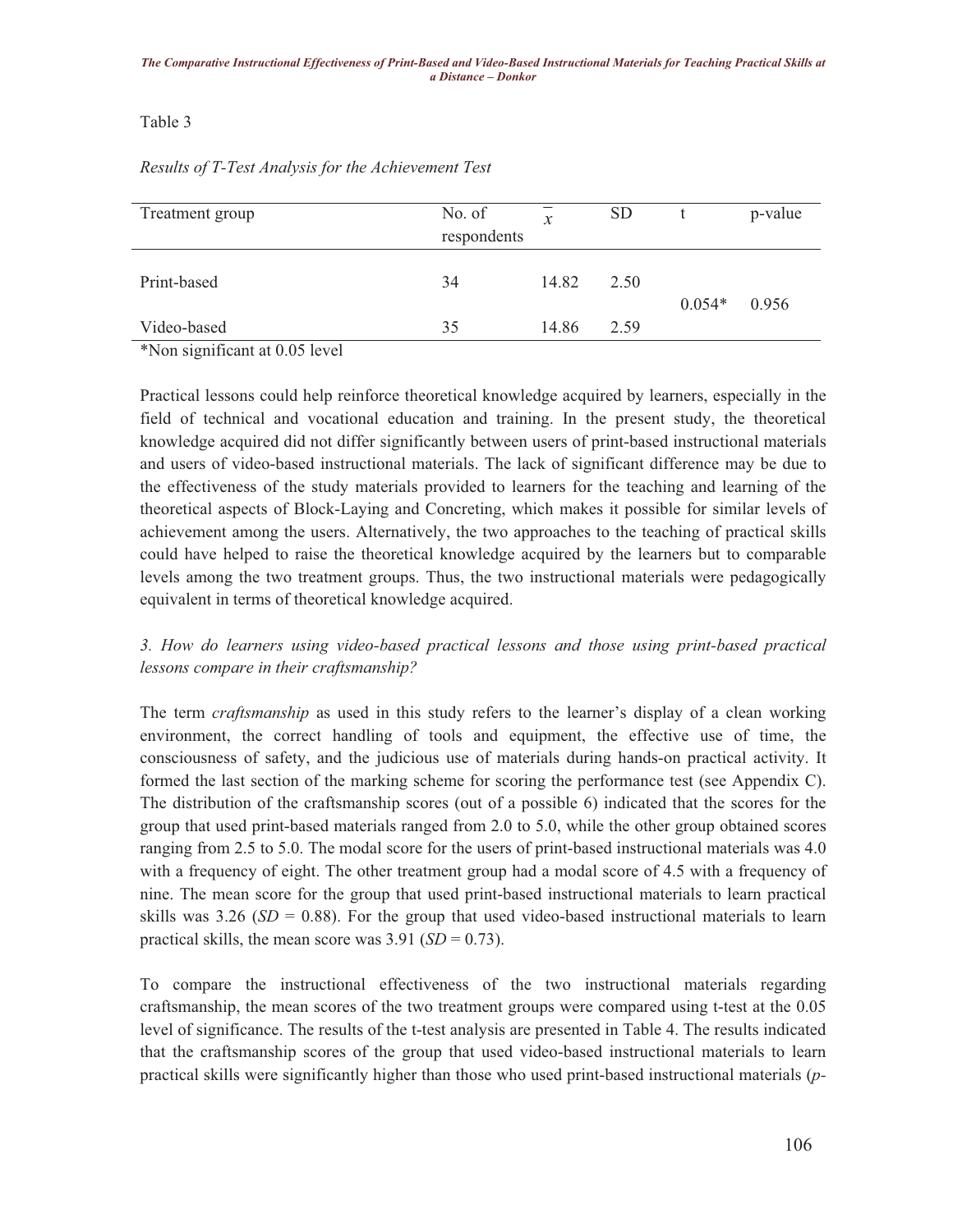*value* < 0.05). Thus, the video-based instructional materials were more effective than the printbased instructional materials in equipping the distance learners with the desired craftsmanship.

Table 4

|  |  | Results of T-Test Analysis for Craftsmanship Displayed |  |
|--|--|--------------------------------------------------------|--|
|--|--|--------------------------------------------------------|--|

| Treatment group             | No. of<br>respondents | $\mathcal{X}$ | <b>SD</b> |          | p-value |
|-----------------------------|-----------------------|---------------|-----------|----------|---------|
|                             |                       |               |           |          |         |
| Print-based                 | 34                    | 3.25          | 0.88      | $3.409*$ | 0.001   |
| Video-based                 | 35                    | 3.91          | 0.73      |          |         |
| $\star$ C $\ldots$ $\ldots$ |                       |               |           |          |         |

\*Significant at 0.05 level

The study found that the users of video-based instructional materials demonstrated superior levels of craftsmanship compared to the users of print-based instructional materials. Thus, users of videobased instructional materials are more likely to spend relatively less time performing specific tasks during practical lessons. Additionally, there would be less spoilage/wastage of consumables, reduced incidence of damage to equipment, and reduced accidents among users of video-based instructional materials during hands-on practical lessons. The identified benefits associated with the use of video-based instructional materials in teaching practical lessons could help to reduce costs when there is less spoilage/waste of materials, reduced injuries to learners, and reduced damage to equipment. This could help to compensate for the cost of producing the practical lessons on VCDs for use by distance learners.

# **Conclusion and Implications for Practice**

The PSI-DL Open Schooling in TVET runs the Block-Laying and Concreting programme via distance learning at the pre-tertiary level. The practical aspect of the programme is delivered through print-based and video-based instructional materials. The present study sought to compare the instructional effectiveness of the two approaches in teaching practical skills to distance learners.

The findings of the study suggest that the video-based instructional materials are pedagogically superior to the print-based instructional materials as users of the former exhibited superior skills acquisition and craftsmanship. The two instructional materials were however found to be pedagogically equivalent in terms of the teaching and learning of theory. The comparative instructional effectiveness of different approaches used in teaching practical skills appears to be an unexplored area of ODL and has been investigated to a limited extent in this exploratory study. Additional research is suggested to determine the effectiveness of video-based instructional materials for the teaching of practical skills in other disciplines of TVET.

Though the use of video-based instructional materials may have cost implications, their superior instructional effectiveness in the teaching of practical skills is not in doubt. Additionally, the use of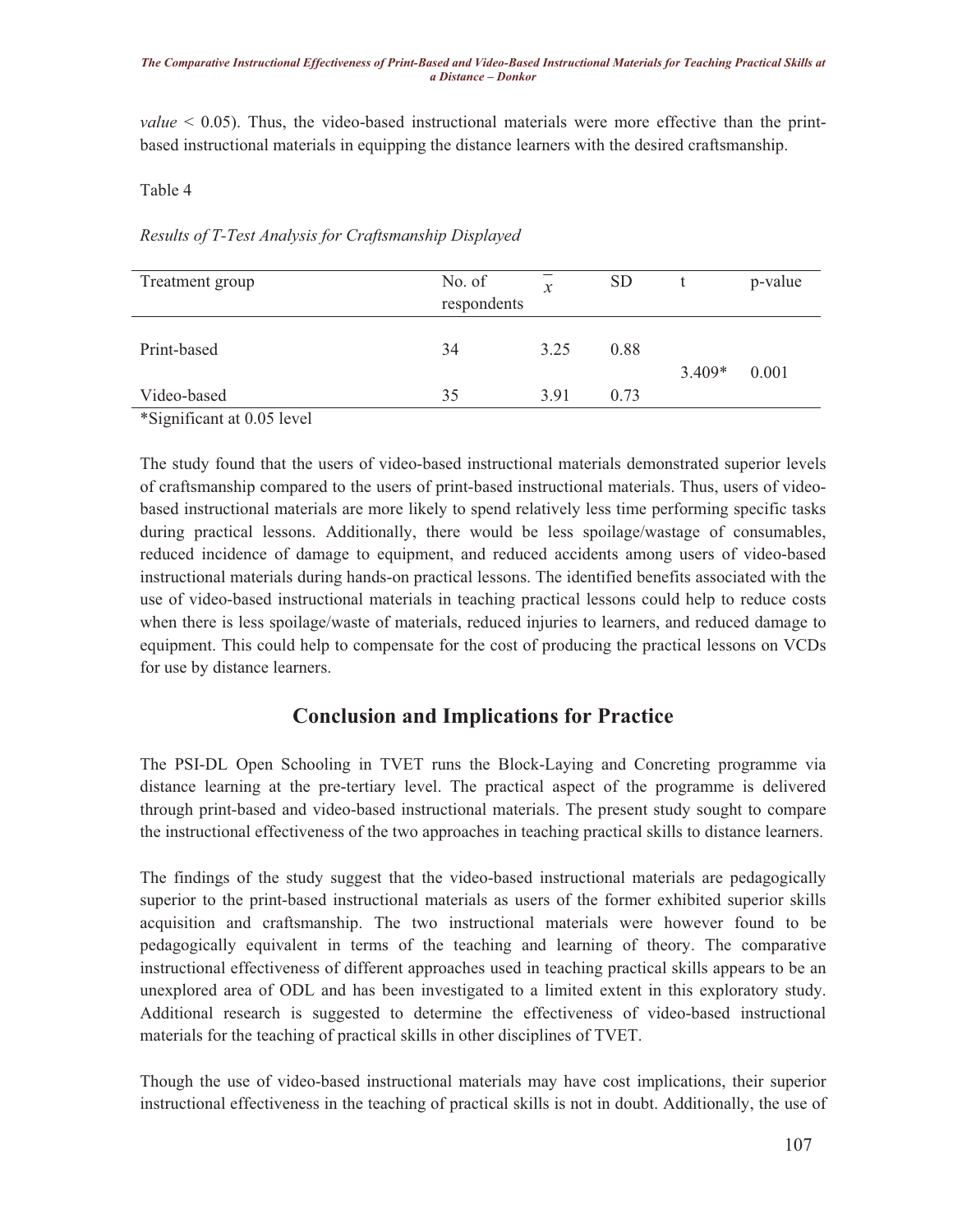video-based instructional materials for teaching practical lessons is associated with such benefits as reduced cost of organising practical lessons due to less spoilage/waste of materials, reduced injuries to learners, and reduced damage to equipment. These benefits could help to compensate for the cost of producing the practical lessons on VCDs for use by open and distance learners. Thus, as much as possible, when selecting delivery options for the teaching and learning of practical skills,

decision-makers and ODL practitioners should rank them above print-based materials for their pedagogical impact.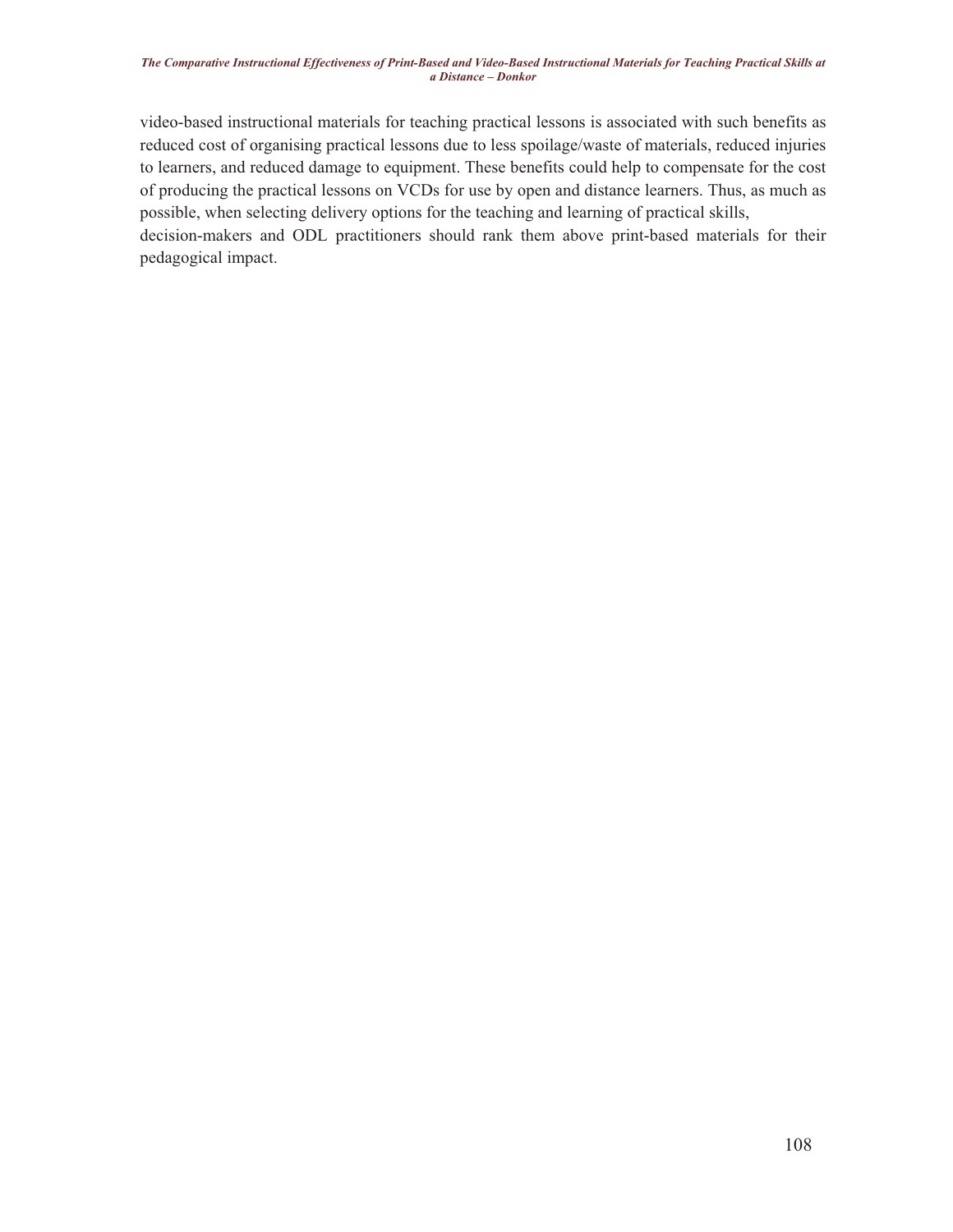# **References**

Borg, W. R., & Gall, M. D. (1983). *Educational research: An introduction*. New York: Longman.

- Daniel, J. (2008). *Open schooling Communicating the basics*. In R. Jones-Parry (Ed.), *Commonwealth education partnerships 2008/2009* (pp. 41 - 43). Cambridge, UK: Nexus Strategic Partnership.
- Ferreira, F. (2009). The bright but challenging future of open schooling. In D.A.M.X. Abrioux & F. Ferreira (Eds.), *Perspectives on distance education: Open schooling in the 21st Century* (pp. 193-204). Vancouver, Canada: Commonwealth of Learning. Retrieved from http://www.col.org/SiteCollectionDocuments/OpenSchooling\_web.pdf
- Hampton, C. (2002). Teaching practical skills. In A. K. Mishra & J. Bartram (Eds.), *Perspectives on distance education: Skills development through distance education* (pp. 83-91). Vancouver, Canada: Commonwealth of Learning. Retrieved from http://www.col.org/SiteCollectionDocuments/Skills\_Chapter09.pdf
- Johnson, R.B., & Larry, B. (2008). *Educational research: Quantitative, qualitative and mixed approaches* (3rd ed.). Thousand Oaks, CA: Sage.
- Jung, I. (2005). *Innovative and good practices of open and distance learning in Asia and the Pacific* (A study commissioned by UNESCO, Bangkok). Retrieved from http://www.unescobkk.org/fileadmin/template2/apeid/odl\_innov.pdf
- National Development Planning Commission. (2005). *Ghana growth and poverty reduction strategy (2006-2009)*. Accra: Author.
- Mishra, S. (2001). *Designing online learning.* Vancouver, Canada: Commonwealth of Learning. Retrieved from http://www.col.org/SiteCollectionDocuments/KS2001-02\_online.pdf
- Rumble, G., & Koul, B.N. (2007). *Open schooling for secondary and higher secondary education: Costs and effectiveness in India and Namibia***.** Vancouver, Canada: Commonwealth of Learning. Retrieved from http://www.col.org/SiteCollectionDocuments/Open\_Schooling\_Secondary\_Higher\_Educati on\_071707.pdf
- Tooth, T. (2000). *The use of multi media in distance education*. Vancouver, Canada: Commonwealth of Learning. Retrieved from http://www.col.org/SiteCollectionDocuments/KS2000%20multimedia.pdf

Vernoy, M., & Kyle, D. (2002). *Behavioral statistics in action* (3rd ed.). Boston: McGraw-Hill.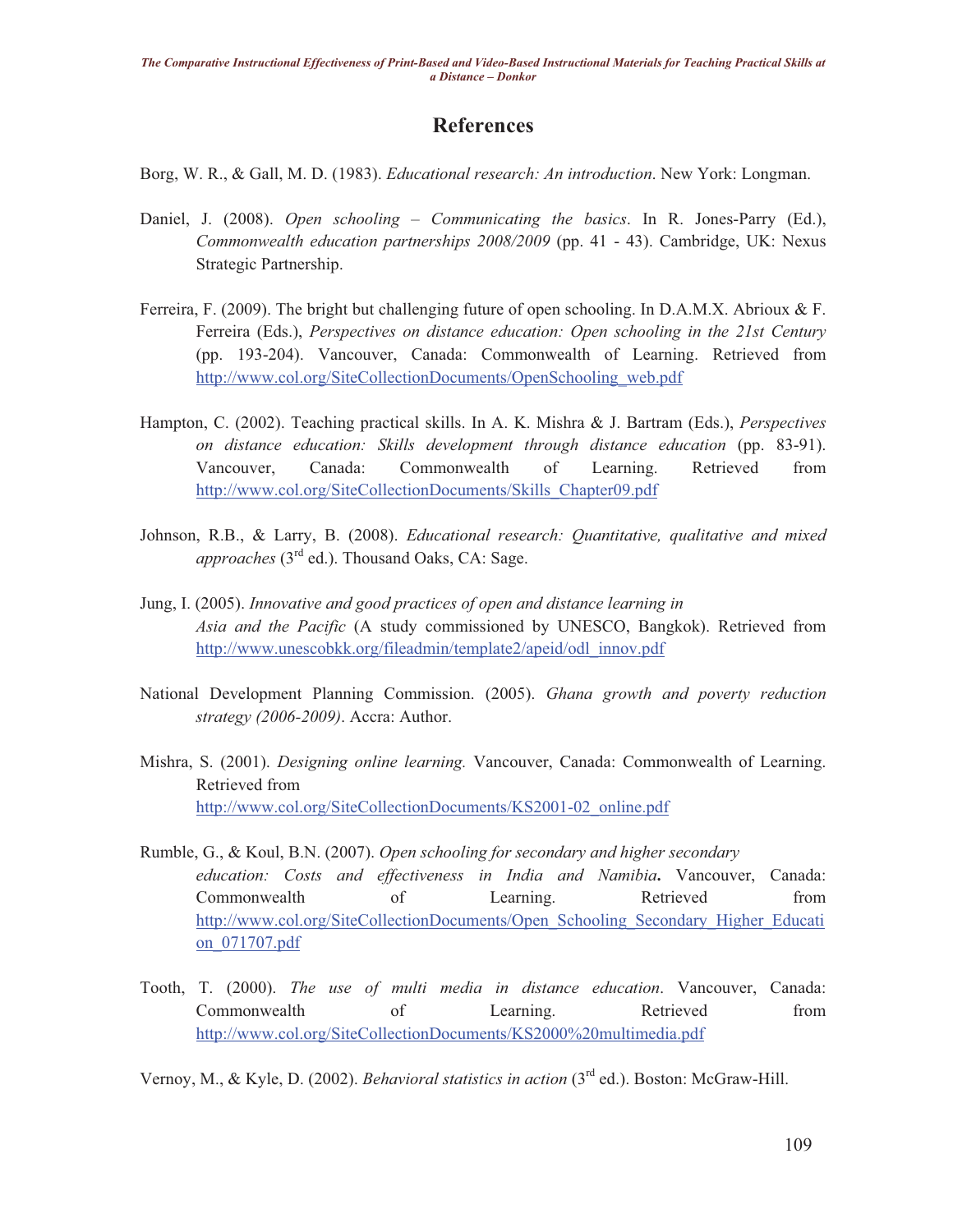# **Appendix A**

#### **Achievement Test**

#### **Index Number: ……………………..**

This test consists of multiple-choice items on 'Mortar' and 'Wall Finish'. Each question is followed by **four** options lettered A to D. Find out the correct option for each question and kindly circle the letter bearing that option. Give only **one** answer to each question.

#### **Answer all questions**

1. The ease with which mortar can be worked with is termed ………

- A. flexibility
- B. workability\*
- C. retentivity
- D. durability

2. Which of the following mix proportions may not be appropriate for preparing cement-sand mortar for rendering?

- A. 1 : 4
- B. 1 : 5
- $C. 1:6$
- D. 1 : 9\*

3. What is the composition of 'compo mortar'?

- A. Sand, cement and additive
- B. Sand, cement and lime\*
- C. Sand and cement
- D. Sand and lime

4. The function of plasticizers in mortar is to…………

- A. give the mortar strength\*
- B. start the chemical reaction in the cement
- C. reduce shrinkage in the cement
- D. coat and bind the fine aggregate

5. Which of the following materials is first put into the mixing drum during machine mixing of mortar?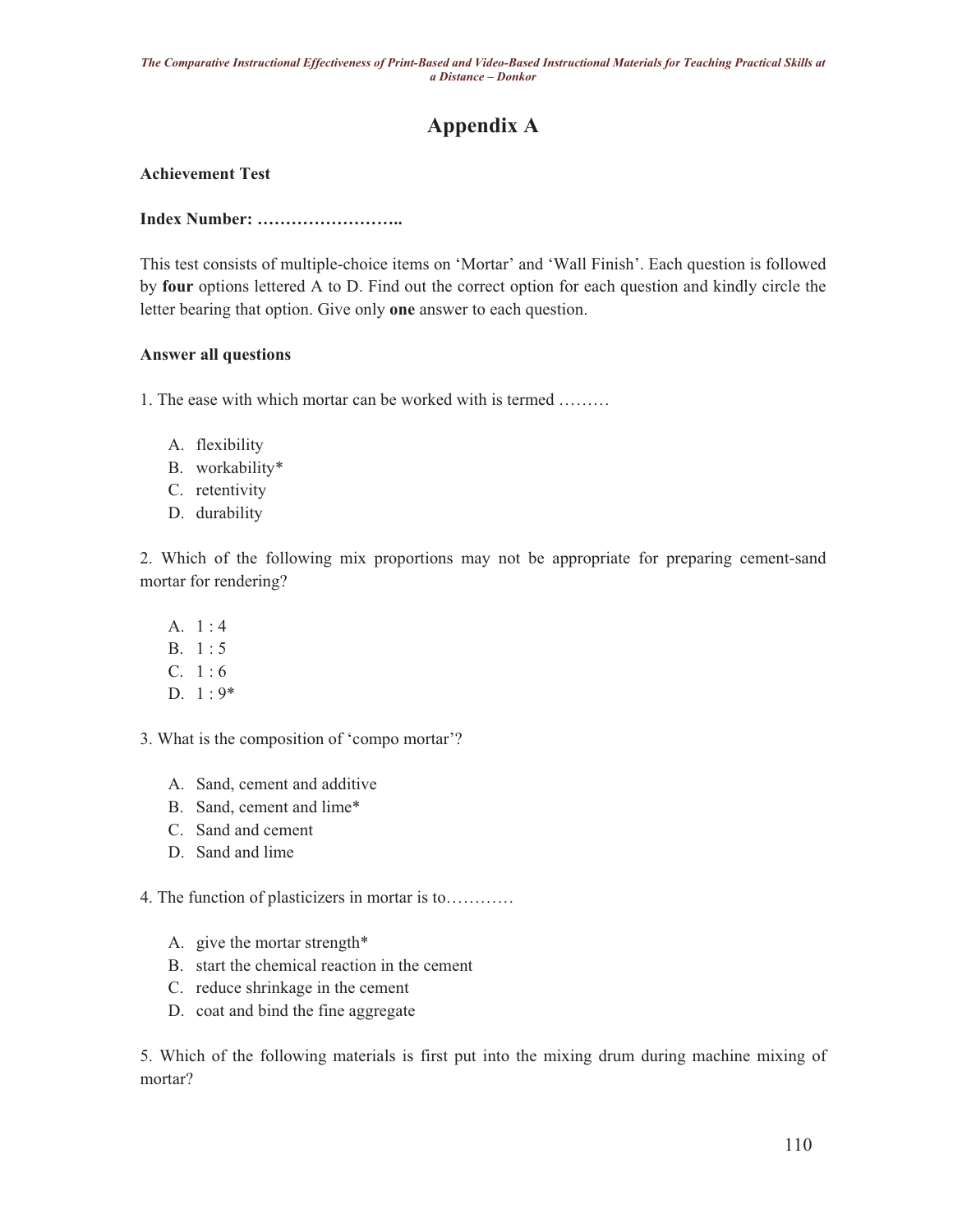- A. Sand
- B. Cement
- C. Water\*
- D. Additives

6. The function of 'palm chaff' in clay mortar is to………….

- A. provide colour
- B. increase the strength\*
- C. provide colour and strength
- D. speed up the setting

7. Which of the following statement(s) about mortar is/are correct?

- I. Mix proportion can only be determined when the work to be done is known.
- II. During batching of materials the headpan is preferred to the gauge box.
- III. Lime mortar can be re-activated by re-mixing and re-used.
	- A. I only
	- B. I and II only
	- C. I and III only\*
	- D. II and III only

8. Which of the following statement(s) about water used in mortar preparation is/are true?

I. It must be as good as drinking water.

- II. It starts the chemical reaction in the cement.
- III. It reduces the heat in the cement.
	- A. I and II only
	- B. I and III only
	- C. II and III only
	- D. I. II and III<sup>\*</sup>

9. Which of the following is not used during manual preparation of mortar?

- A. Mixing drum\*
- B. Head pan
- C. Dumper
- D. Wheel barrow

10. What is the reason for using 'compo mortar' in plastering?

A. To provide colour.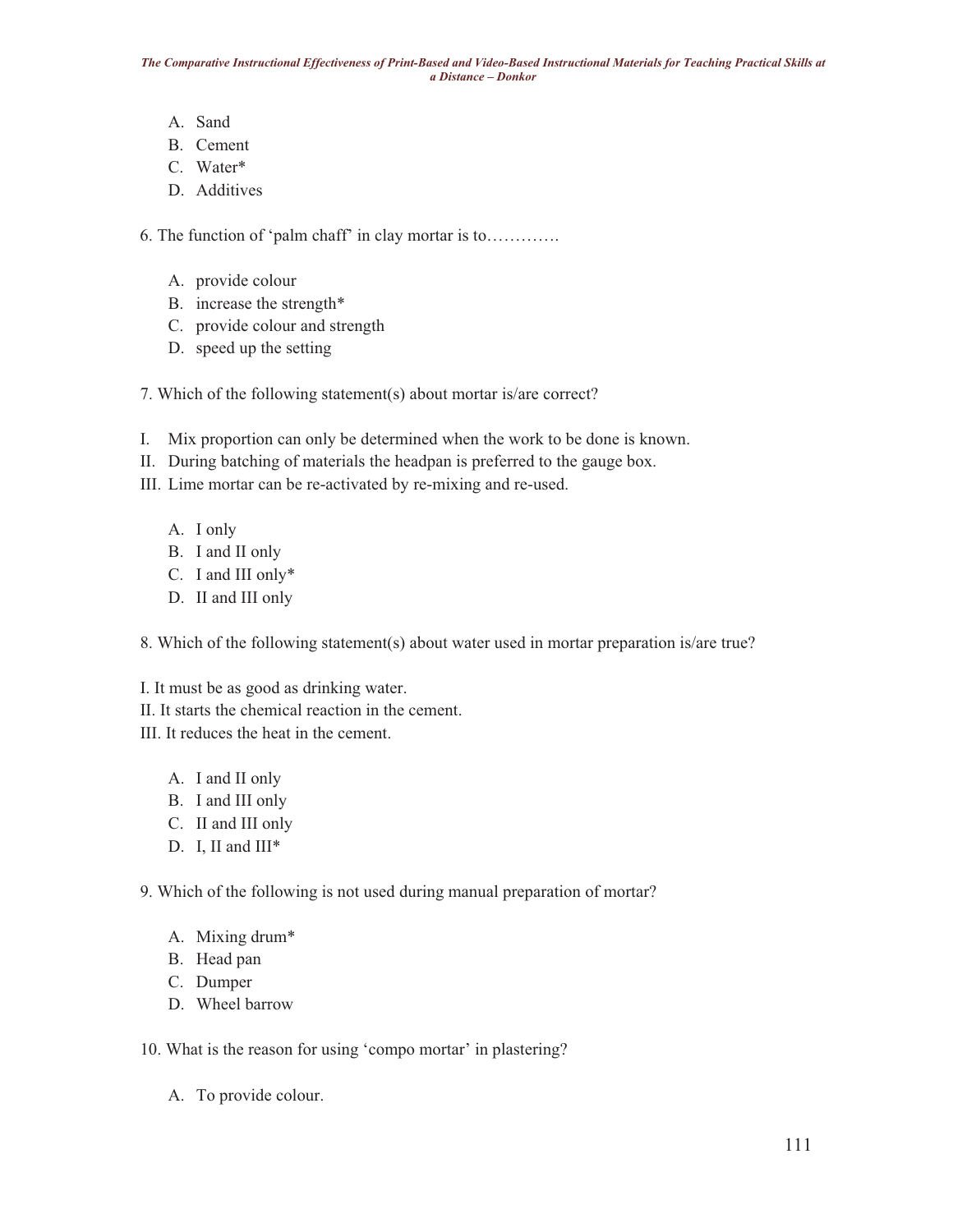- B. To increase strength.
- C. To provide colour and strength.
- D. To reduce cost.\*

11. The coat applied to the uneven surface of the internal block work to provide an even surface is called…………….

- A. brown coat
- B. putty coat
- C. scratch coat\*
- D. green coat

12. The ability of mortar under stress to elongate before breaking under stress is termed…

- A. flexibility\*
- B. plasticity
- C. consistency
- D. durability

13. Which of the following is **not** a function of plastering?

- A. To give a smooth surface
- B. To form a base for receiving other finishes like paint
- C. To help regulate temperature\*
- D. To give strength to the wall
- 14. Which of the following statement(s) about plastering is/are correct?

I. It is a three coat work.

II. It is a one coat work.

III. The thickness of the brown coat is smaller than the scratch coat.

- A. I only
- B. I and II only
- C. I and III only\*
- D. II and III only

15. Another name for the pebble-dash finish is …….

- A. wet-dash finish
- B. dry-dash finish\*
- C. spatter-dash finish
- D. Tyrolean finish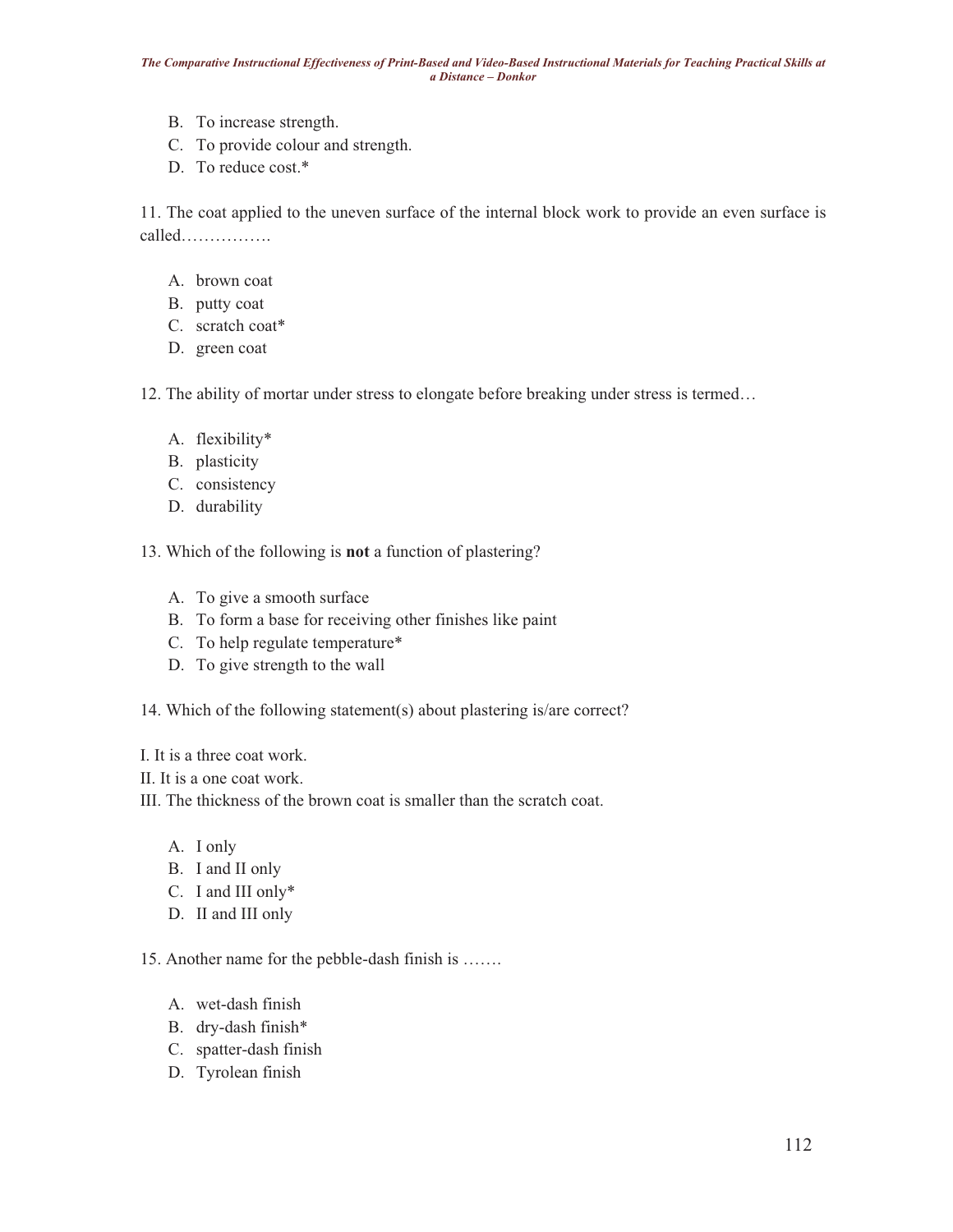16. Which of the following tools is **not** used during plastering?

- A. Chisel
- B. Bolster\*
- C. Hawk
- D. Comb hammer

17. What tool is used in receiving mortar to seal crevices (small holes) that are left after scrubbing off excess mortar during plastering/ rendering?

- A. Pointing trowel\*
- B. Plaster's trowel
- C. Hand trowel
- D. Hawk

18. The best remedy for shrinkage as a plastering/rendering problem is to……

- A. treat the surface well before work proceeds.
- B. allow mortar to dry before floating.
- C. increase the water content in the mortar.
- D. minimise cement content in the mortar.\*

19. Which of the following is **not** a problem that arises in plastering/rendering works?

- A. Blistering
- B. Swell-outs
- C. Fall off
- D. Wrinkling\*

20. Which of the following statements, being reasons for watering the base that is to receive plaster, are true?

I. Prevent shrinkage.

II. Wash off accumulated dirt on walls.

III. Help mortar to adhere properly to wall.

- A. I and II only
- B. I and III only\*
- C. II and III only
- D. I, II and III

END OF TEST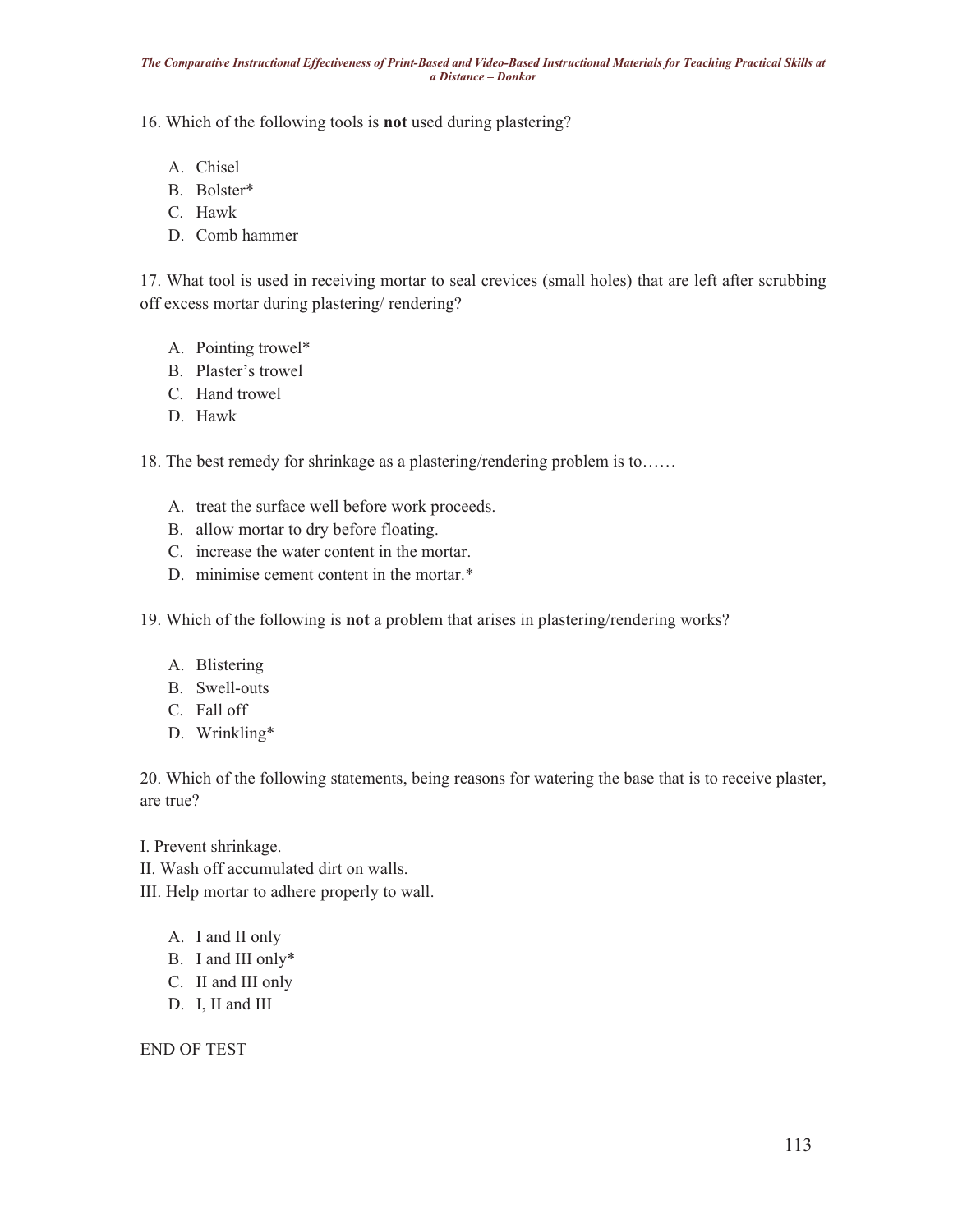# **Appendix B**

#### **PERFORMANCE TEST**

#### **Index Number: …………………….. Time allowed: 1 Hour 30 Minutes**

A 150mm thick wall with a return angle is built at the workshop for students' practical test. The wall is to be given a 12mm thick rendering and plastering on both faces and finished with a wooden float

The candidate is to batch and mix cement/sand mortar in the appropriate ratio for the wet finish. Marks will be awarded for the correct procedure of batching and mixing by hand (manual method), the elimination of unnecessary movement in carrying out the work piece as well as for the quality of work and the craftsmanship displayed.

#### **Assistance**

The candidate is provided Assistance for the conveyance of mortar and materials and the removal of waste as and when required.

#### **Materials**

Sand Cement Water

#### **Tools**

Steel trowel Wooden float Straight edge Shovel Spade Head pan/Gauge box Lath

#### **Working Area**

The recommended working area for each candidate is 4.5m x 2.7m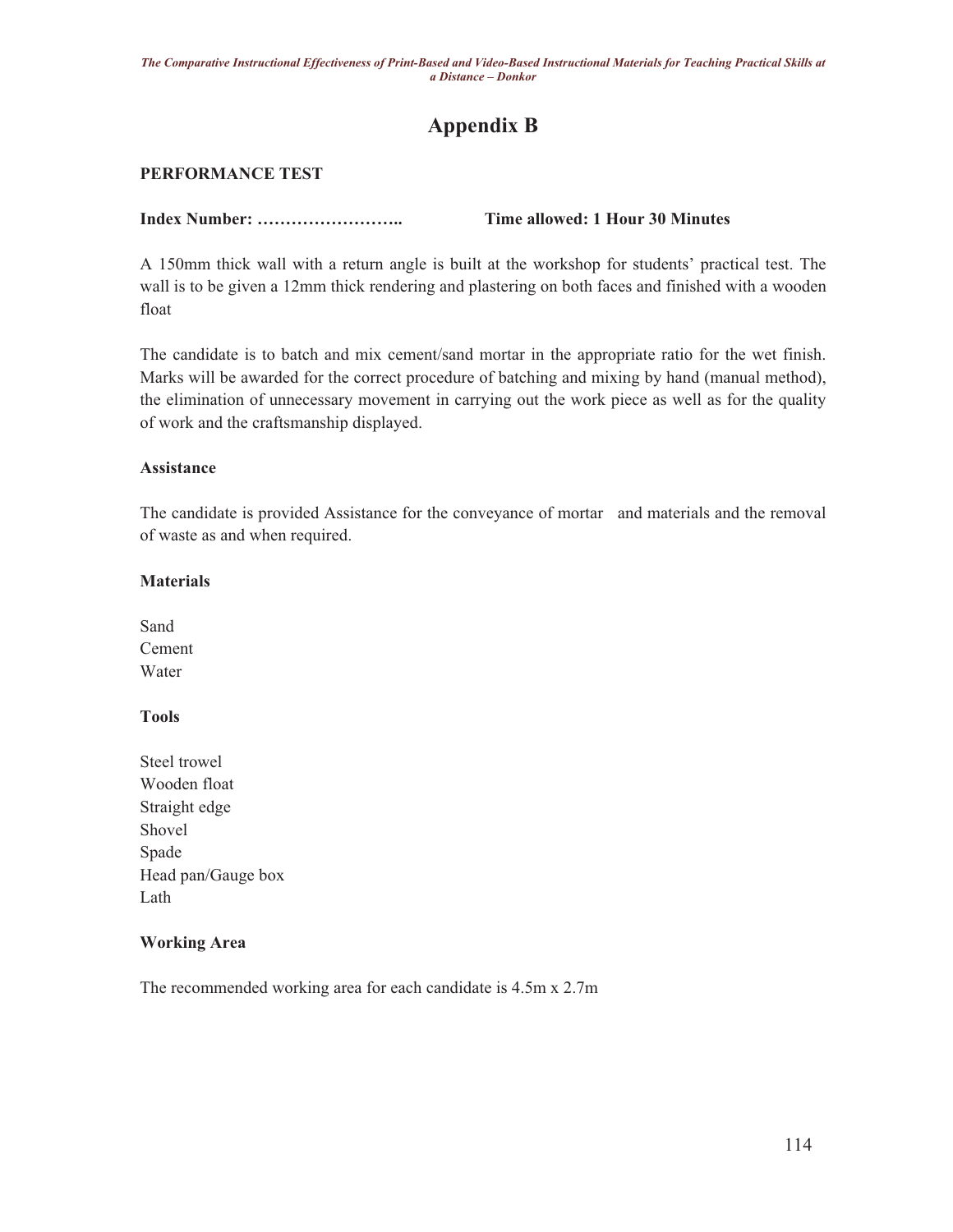# **Appendix C**

#### **MARKING SCHEME**

#### **ACHIEVEMENT TEST**

| <b>Test Item</b> | Correct              | <b>Test Item</b> | <b>Correct Option/Answer</b> |
|------------------|----------------------|------------------|------------------------------|
|                  | <b>Option/Answer</b> |                  |                              |
| 1.               | $-B$                 | 11.              | $-C$                         |
| 2.               | $-D$                 | 12.              | $-A$                         |
| 3.               | $-B$                 | 13.              | $-C$                         |
| 4.               | $-A$                 | 14.              | $-C$                         |
| 5.               | $-C$                 | 15.              | $-B$                         |
| 6.               | $-B$                 | 16.              | $-B$                         |
| 7.               | $-C$                 | 17.              | $-A$                         |
| 8.               | $-D$                 | 18.              | -D                           |
| 9.               | $-A$                 | 19.              | -D                           |
| 10.              | -D                   | 20.              | -B                           |

#### **PERFORMANCE TEST**

#### **Mortar Preparation**

| Correct batching | -5 marks |
|------------------|----------|
| Mixing twice dry | -5 marks |
| Mixing twice wet | -5 marks |
| Workable mortar  | -4 marks |

#### **Rendering and Plastering**

| Provision of a key (Surface preparation) | -5 marks |
|------------------------------------------|----------|
| Thickness                                | -5 marks |
| Flush face                               | -5 marks |
| External angle                           | -5 marks |
| Internal angle                           | -5 marks |

#### **Craftsmanship Displayed**

|           |  |  | Clean working, effective use of time, safety, judicious use o |  |          |
|-----------|--|--|---------------------------------------------------------------|--|----------|
| materials |  |  |                                                               |  | -6 marks |
|           |  |  |                                                               |  |          |

**Total -50 marks**